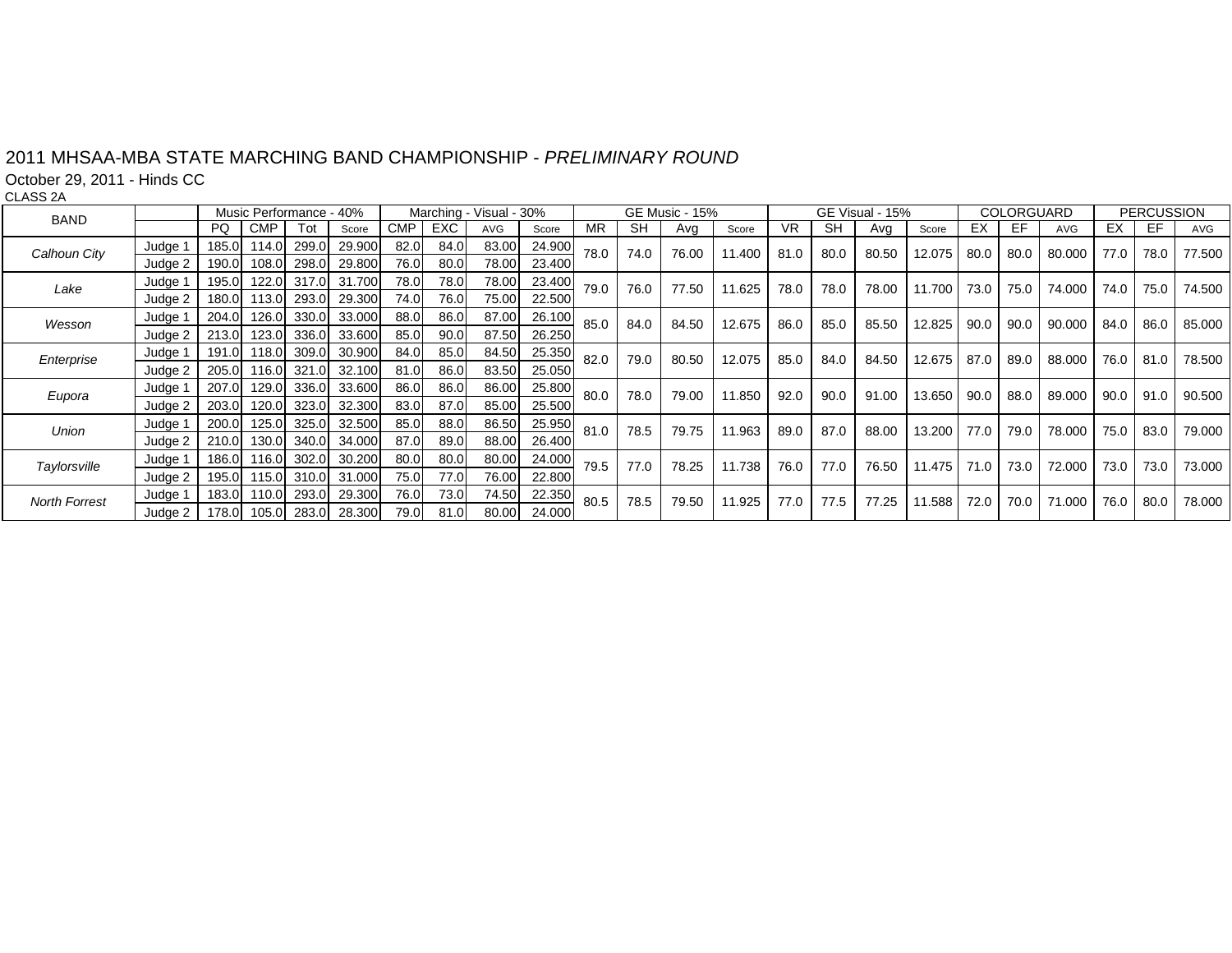## 2011 MHSAA-MBA STATE MARCHING BAND CHAMPIONSHIP - PRELIMINARY ROUND

October 29, 2011 - Hinds CC

| <b>SCORING SUMMARY</b> |                    |                    |                    |         |                       |               |  |  |  |  |  |
|------------------------|--------------------|--------------------|--------------------|---------|-----------------------|---------------|--|--|--|--|--|
| <b>BAND</b>            |                    | <b>MUSIC</b>       | <b>VISUAL</b>      |         | <b>GENERAL EFFECT</b> |               |  |  |  |  |  |
|                        | JUDGE <sub>1</sub> | JUDGE <sub>2</sub> | JUDGE <sub>1</sub> | Judge 2 | <b>MUSIC</b>          | <b>VISUAL</b> |  |  |  |  |  |
| Calhoun City           | 29,900             | 29,800             | 24.900             | 23.400  | 11.400                | 12.075        |  |  |  |  |  |
| Lake                   | 31.700             | 29,300             | 23,400             | 22,500  | 11.625                | 11.700        |  |  |  |  |  |
| Wesson                 | 33,000             | 33,600             | 26.100             | 26.250  | 12.675                | 12.825        |  |  |  |  |  |
| Enterprise             | 30,900             | 32.100             | 25.350             | 25,050  | 12.075                | 12.675        |  |  |  |  |  |
| Eupora                 | 33.600             | 32,300             | 25,800             | 25,500  | 11.850                | 13.650        |  |  |  |  |  |
| <b>Union</b>           | 32.500             | 34.000             | 25.950             | 26.400  | 11.963                | 13.200        |  |  |  |  |  |
| Taylorsville           | 30.200             | 31,000             | 24.000             | 22,800  | 11.738                | 11.475        |  |  |  |  |  |
| <b>North Forrest</b>   | 29.300             | 28,300             | 22.350             | 24,000  | 11.925                | 11.588        |  |  |  |  |  |



## FINAL RESULTS

| <b>BAND</b>          | <b>MUSIC</b> |                | <b>VISUAL</b> |    | <b>GEN EFFECT</b> |           |              | <b>OVERALL BAND</b> |                    | <b>COLOR GUARD</b> |              | <b>PERCUSSION</b> |              |             |
|----------------------|--------------|----------------|---------------|----|-------------------|-----------|--------------|---------------------|--------------------|--------------------|--------------|-------------------|--------------|-------------|
|                      | AVERAGE      | <b>RK</b>      | AVERAGE       | RK | <b>TOTAL</b>      | <b>RK</b> | <b>TOTAL</b> | <b>PENALTIES</b>    | <b>FINAL SCORE</b> | <b>RANK</b>        | <b>SCORE</b> | <b>RANK</b>       | <b>SCORE</b> | <b>RANK</b> |
| Calhoun City         | 29.850       | ⇁              | 24.150        | 5  | 23.475            | 6         | 77.475       |                     | 77.475             | 5                  | 80,000       | 4                 | 77.500       | 6           |
| Lake                 | 30.500       | 6              | 22.950        | 8  | 23.325            | ⇁         | 76.775       |                     | 76.775             |                    | 74.000       | 6                 | 74.500       |             |
| Wesson               | 33.300       |                | 26.175        |    | 25.500            |           | 84.975       |                     | 84.975             |                    | 90.000       |                   | 85,000       | ⌒           |
| Enterprise           | 31.500       | 4              | 25.200        | 4  | 24.750            | 4         | 81.450       |                     | 81.450             | 4                  | 88,000       | 3                 | 78.500       | 4           |
| Eupora               | 32.950       | 3              | 25.650        |    | 25.500            |           | 84.100       |                     | 84.100             | 3                  | 89,000       | ∩                 | 90.500       |             |
| Union                | 33.250       | $\overline{2}$ | 26.175        |    | 25.163            | 3         | 84.588       |                     | 84.588             | ◠                  | 78,000       | 5                 | 79.000       | 3           |
| Taylorsville         | 30.600       | 5              | 23.400        | 6  | 23.213            | 8         | 77.213       |                     | 77.213             | 6                  | 72.000       |                   | 73.000       | 8           |
| <b>North Forrest</b> | 28.800       | 8              | 23.175        |    | 23.513            | 5         | 75.488       |                     | 75.488             | 8                  | 71.000       |                   | 78,000       | 5           |